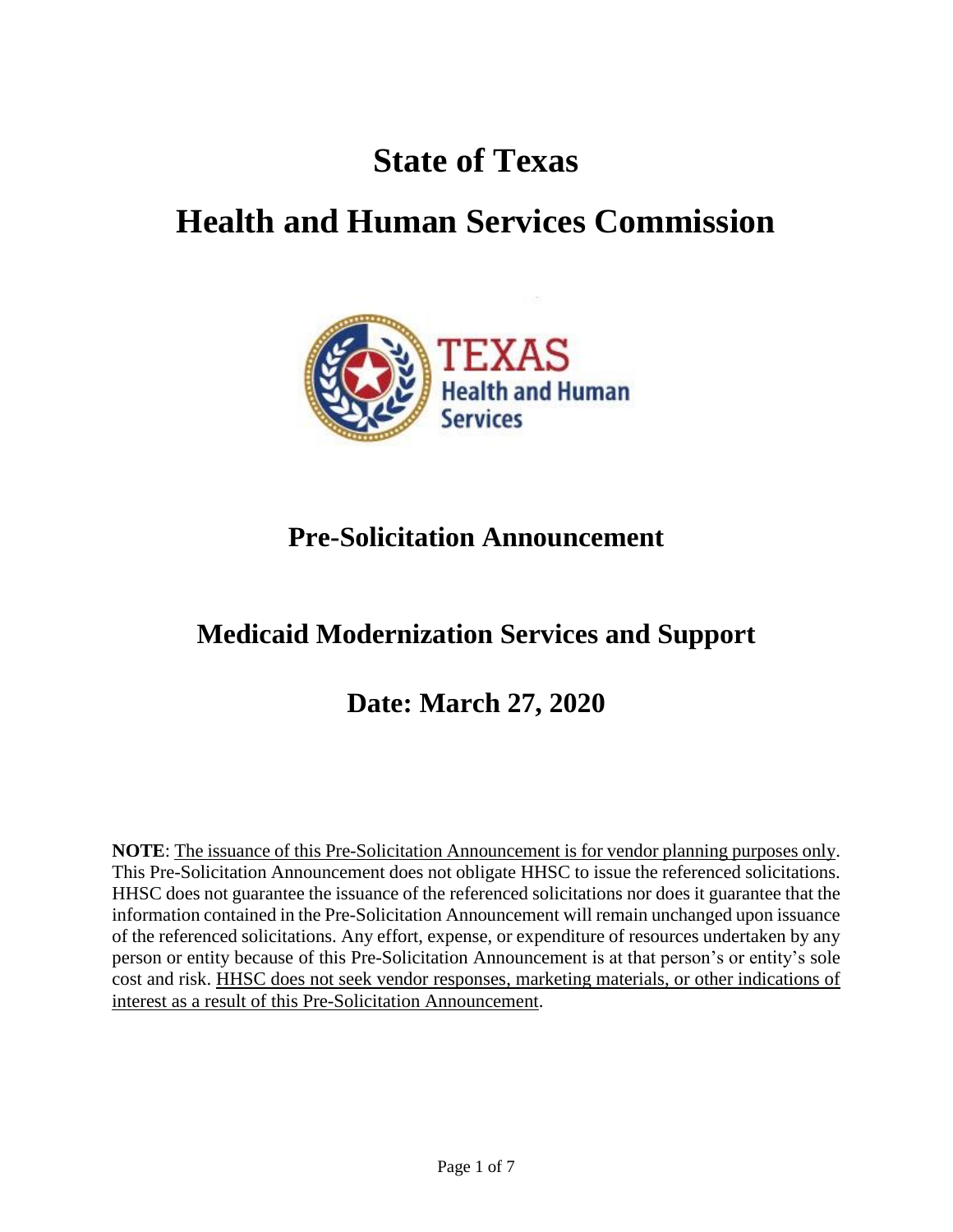### **1. OVERVIEW**

#### **1.1 Introduction**

The Health and Human Services Commission (HHSC) issues this Pre-Solicitation Announcement (Announcement) to inform the vendor community that the HHSC intends to release several solicitations to procure the service components for a modernized, modular Medicaid Management Information System (MMIS).

#### **1.2 Background**

Currently, HHSC's MMIS is a massive, fully integrated, highly complex ecosystem composed of applications, processes, call center, mainframe computers and datacenter infrastructure used in support of the Texas Medicaid delivery system.

In 2015, Centers for Medicare and Medicaid Services (CMS) directed states to modernize their MMIS. CMS promoted an approach to MMIS modernization with emphasis on multi-vendor, interoperable, modular design and a departure from the inflexible monolithic customized systems. CMS allowed states the flexibility to define their MMIS modernization strategies to improve maturity as outlined in the CMS Medicaid Information Technology Architecture (MITA) Framework, as well as supporting timely, cost-effective projects. CMS' perspective is that a modular approach to the Medicaid Information Technology (IT) enterprise provides the most efficient and cost-effective long-term solution for meeting states' business needs. States will be able to leverage the modular approach to optimize project design for agility, interoperability and other desirable attributes as well as associated acquisition approaches to avoid prolonged development efforts and vendor lock-in. The modular approach supports all Medicaid service delivery models, including managed care, fee-for-service, and use of an administrative services organization.

HHSC desires to modernize specific components and functionality of MMIS modules/applications to achieve the Medicaid program's desired outcomes, drive business innovation, replace inefficient system-driven processes, and transition away from expensive, aging datacenter systems/infrastructure. It is expected that the new service model will require minimal customization and will aid HHSC in its transition to national standard code sets.

[Remainder of Page Intentionally Left Blank]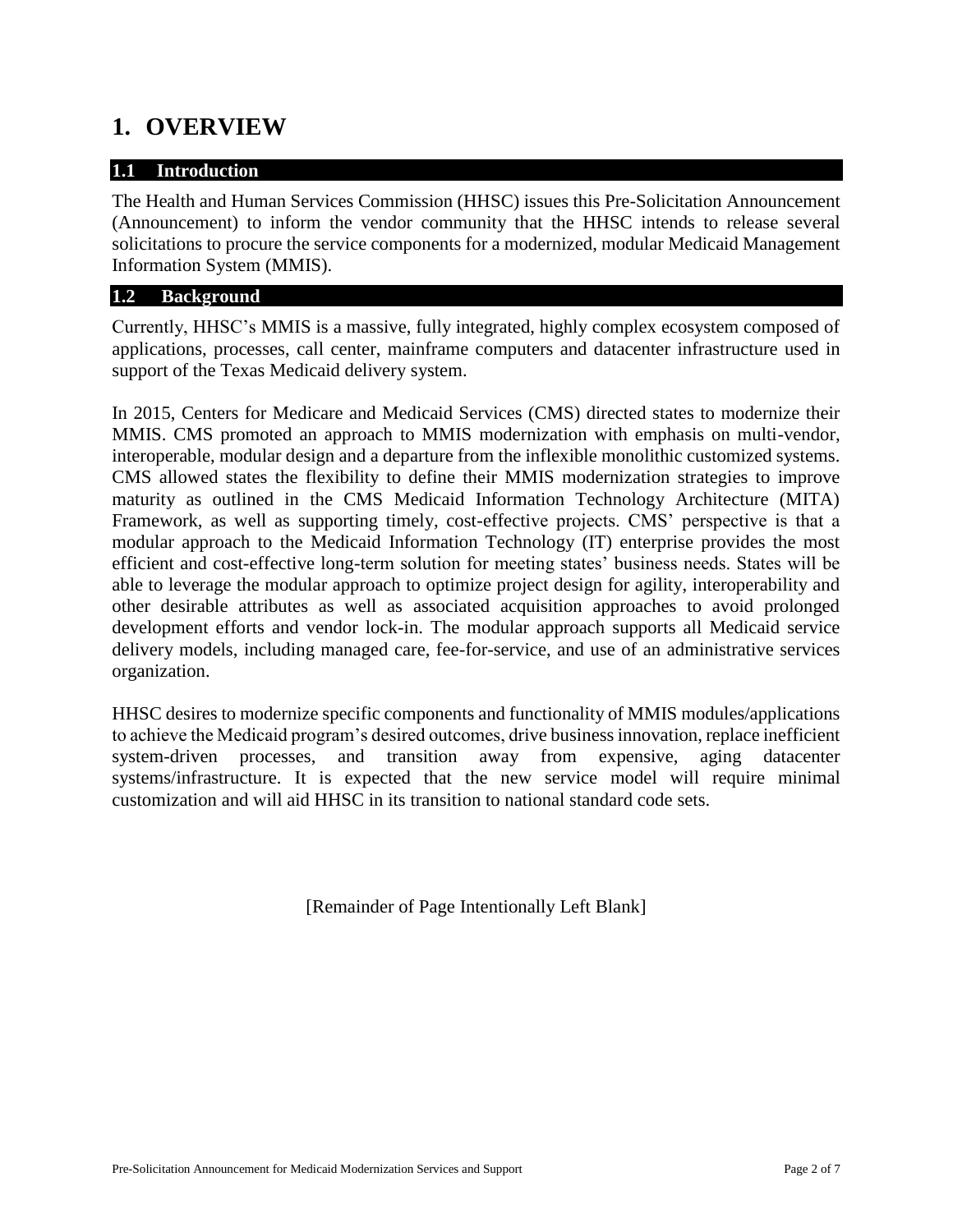### **2. Summary of Anticipated Procurements**

#### **2.1 Anticipated Solicitations**

At the time of issuance of this Announcement, HHSC anticipates the Medicaid Modernization Services and Support portfolio to encompass separate procurements of four services and the use of an existing interagency agreement. The interagency agreement addresses the transition of modernized applications from the incumbent vendor's datacenter to a State-owned datacenter managed by the Texas Department of Information Resources.

The four separate solicitations that HHSC anticipates issuing are solicitations to procure the following service components:

#### **1. Business Operations and Business Services Integration**

The services to be provided in the Business Operations and Business Services Integration component include the systems integration effort and technical staff managing projects to ensure effective functioning of the Medicaid ecosystem when divided across multiple vendors.

#### **2. Claims Processing Adjudication and Financial Services**

The services to be provided in the Claims Processing and Financial Services component include the outsourcing of Fee-For-Service claims processing through a Claims-as-a-Service (CaaS) solution.

#### **3. Application Maintenance and Development of MMIS Modernized Systems**

The services to be provided in the Application Maintenance and Development component include the support of recently updated applications which will be residing in the State-owned data center, including Provider Management, Electronic Visit Verification, the Transformed Medicaid Statistical Information System (T-MSIS) for federal reporting, the Medicaid/CHIP Data Analytics (including Surveillance Utilization Review and Medicaid Fraud and Abuse Detection System), and the managed care encounter data warehouse.

**4. Independent Validation and Verification (IV&V) for Application Maintenance and Development** 

The services to be provided in the IV&V component include the oversight of MMIS operations by an independent review organization.

The first three listed services will be procured through separate Request For Offer (RFO) solicitations posted to the Electronic State Business Daily (ESBD) accessed at [http://www.txsmartbuy.com/sp.](http://www.txsmartbuy.com/sp) The IV&V services are expected to be procured using a Deliverables-Based Information Technology Services contract established by the Texas Department of Information Resources.

The services associated with the IV&V federal certification requirements for the Medicaid Modernization and Support portfolio, which is separate from the IV&V services for Application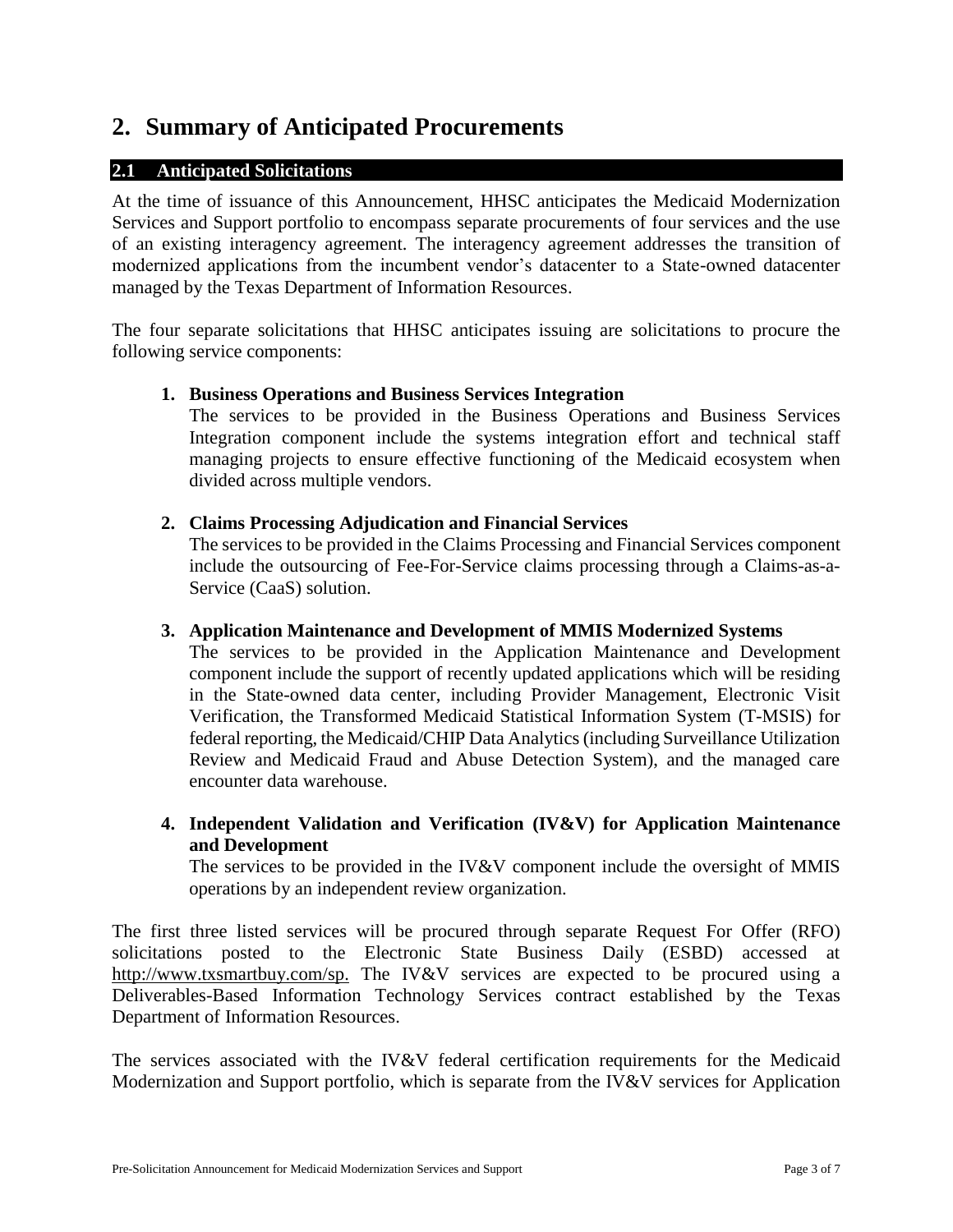Maintenance and Development described above, are expected to be obtained using an existing IV&V services agreement.

Depending on the procurement, HHSC may establish mandatory thresholds for eligibility (e.g., specified number of years in business) to ensure that vendors responding to the solicitation possess the minimum requisite experience necessary to provide the requested services. HHSC may also preclude the award of certain contracts to the same vendor in order to mitigate an actual or potential conflict of interest in the provision of services. Any mandatory qualification or award restriction will be specified in the applicable solicitation.

#### **2.2 Anticipated Schedule of Events**

The anticipated time frames for the upcoming procurement initiatives are as follows:

#### **Business Operations and Business Services Integration**

Anticipated Request For Comment Posting Summer 2020 Anticipated RFO Posting Early 2021 Anticipated Contract Start Summer 2022

#### **Claims Processing Adjudication and Financial Services**

Anticipated Request For Comment Posting Summer 2020 Anticipated RFO Posting Early 2021 Anticipated Contract Start Summer-Fall 2022

#### **Application Maintenance and Development of MMIS Modernized Systems**

Anticipated RFO Posting Early 2021 Anticipated Contract Start Summer-Fall 2022

#### **Independent Validation and Verification for Application Maintenance and Development**

Anticipated RFO Posting Summer 2021 Anticipated Contract Start Summer-Fall 2022

The schedule of events is tentative. HHSC reserves the right to modify these potential solicitations, identified activities, and target timelines at any time without notice or issuance of addenda to this Announcement.

[Remainder of Page Intentionally Left Blank]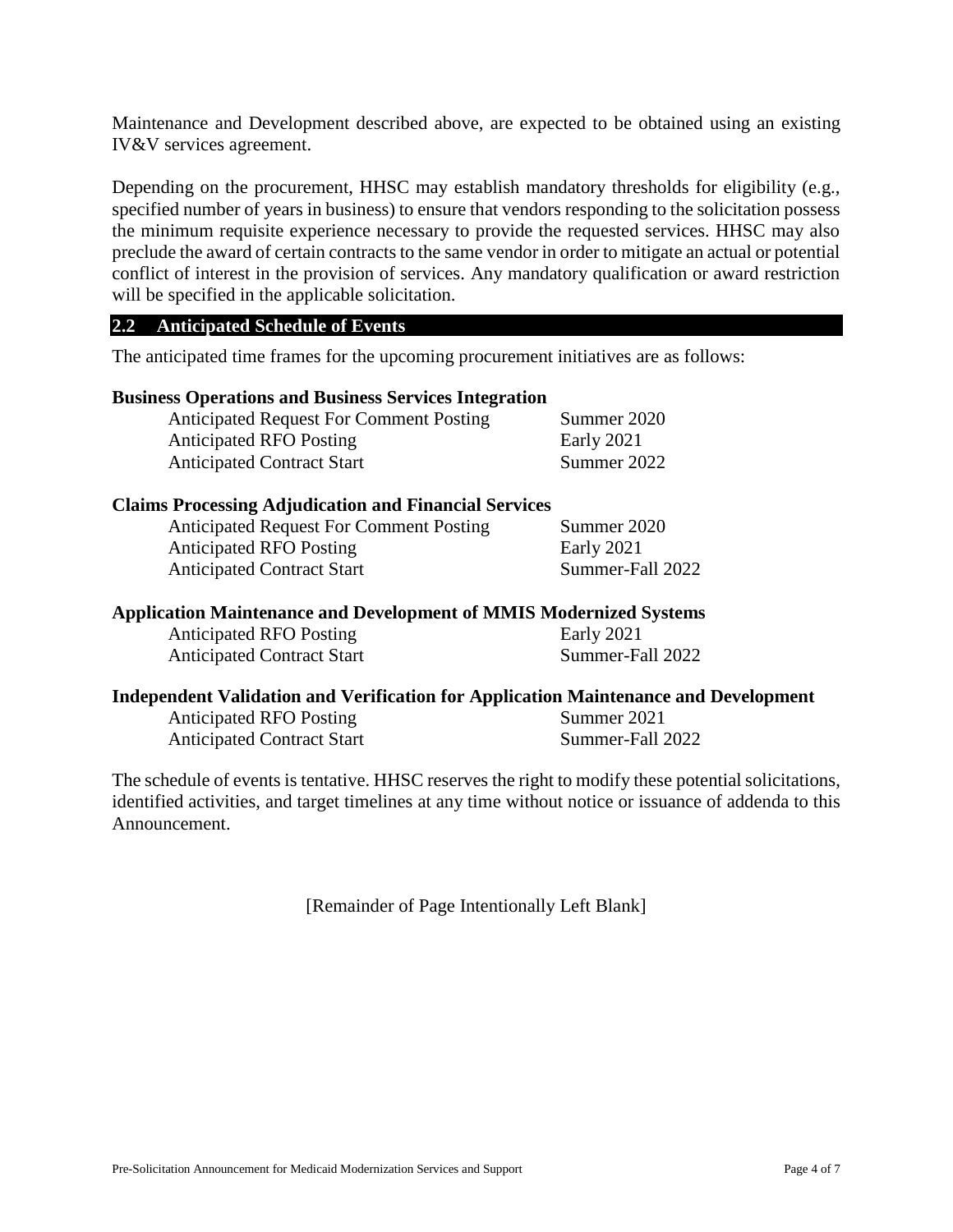#### **2.3 Framework for Allocation of Anticipated Scope of Services**

The following diagram shows the framework for allocation of current services among the anticipated five modular service components.



The chart below depicts the currently anticipated services of each component of the Medicaid Modernization Services and Support portfolio.

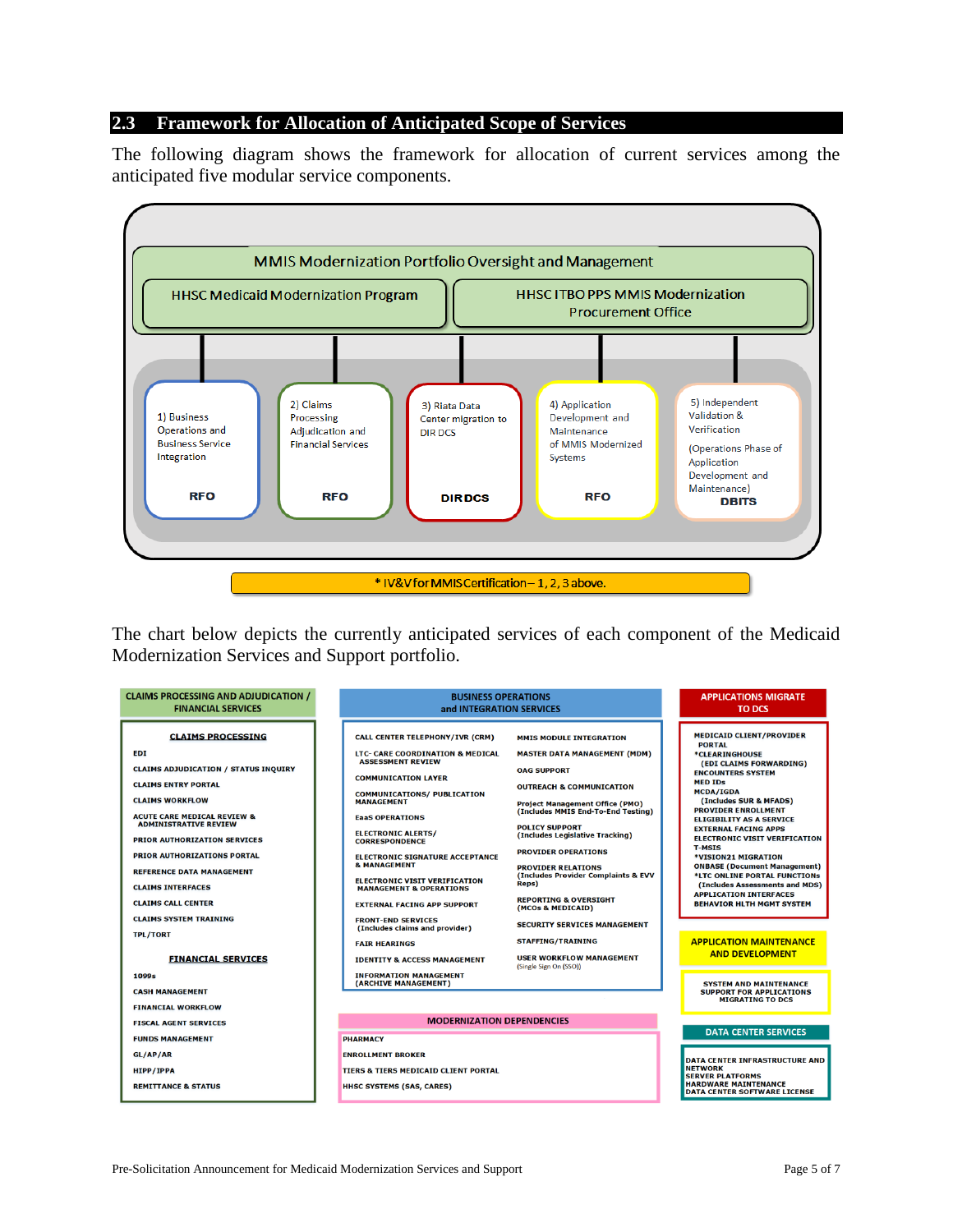#### **2.4 Volume and Usage Information**

For reference purposes, volume and usage estimates for the existing HHSC Medicaid Management Information System for the month of January 2020 are provided below.

#### **Claim Status Inquiries**

| <b>Inquiry Type</b>             | <b>Total</b> |
|---------------------------------|--------------|
| Portal                          | 420,000      |
| <b>Automated Inquiry System</b> | 8,800        |
| Electronic                      | 135,000      |
| Phone                           | 18.250       |

#### **Contact Center Statistics**

| <b>Client Calls</b>     | 72,000 |
|-------------------------|--------|
| Provider Calls          | 89,000 |
| Long-Term Care Calls    | 9,700  |
| <b>TPL Client Calls</b> | 14,000 |
| <b>HIPP/IPPA Calls</b>  | 7,300  |

#### **Front End Services (FES) 192,000**

Front End Services (FES) provides mailroom, data entry, and image retrieval services for medical claim forms and related documents. FES processes mail from postal boxes, overnight deliveries, EDI and fax.

| <b>Program ID cards printed</b>             | 101,000   |
|---------------------------------------------|-----------|
| <b>Acute Care Claims Received</b>           | 2,833,000 |
| Electronic $2,125,000$                      |           |
| 121,000<br>Paper                            |           |
| Other (Manual) 587,000                      |           |
| <b>Acute Care Prior Authorizations (PA)</b> | 14,000    |
| <b>Long-Term Care Claims Volume</b>         | 2,100,000 |
| <b>Provider Enrollment:</b>                 | 1.500     |

**Note:** These volume and usage estimates are provided solely for reference purposes, and the approximations do not take into account future events such as subsequent changes to federal, state or agency policies.